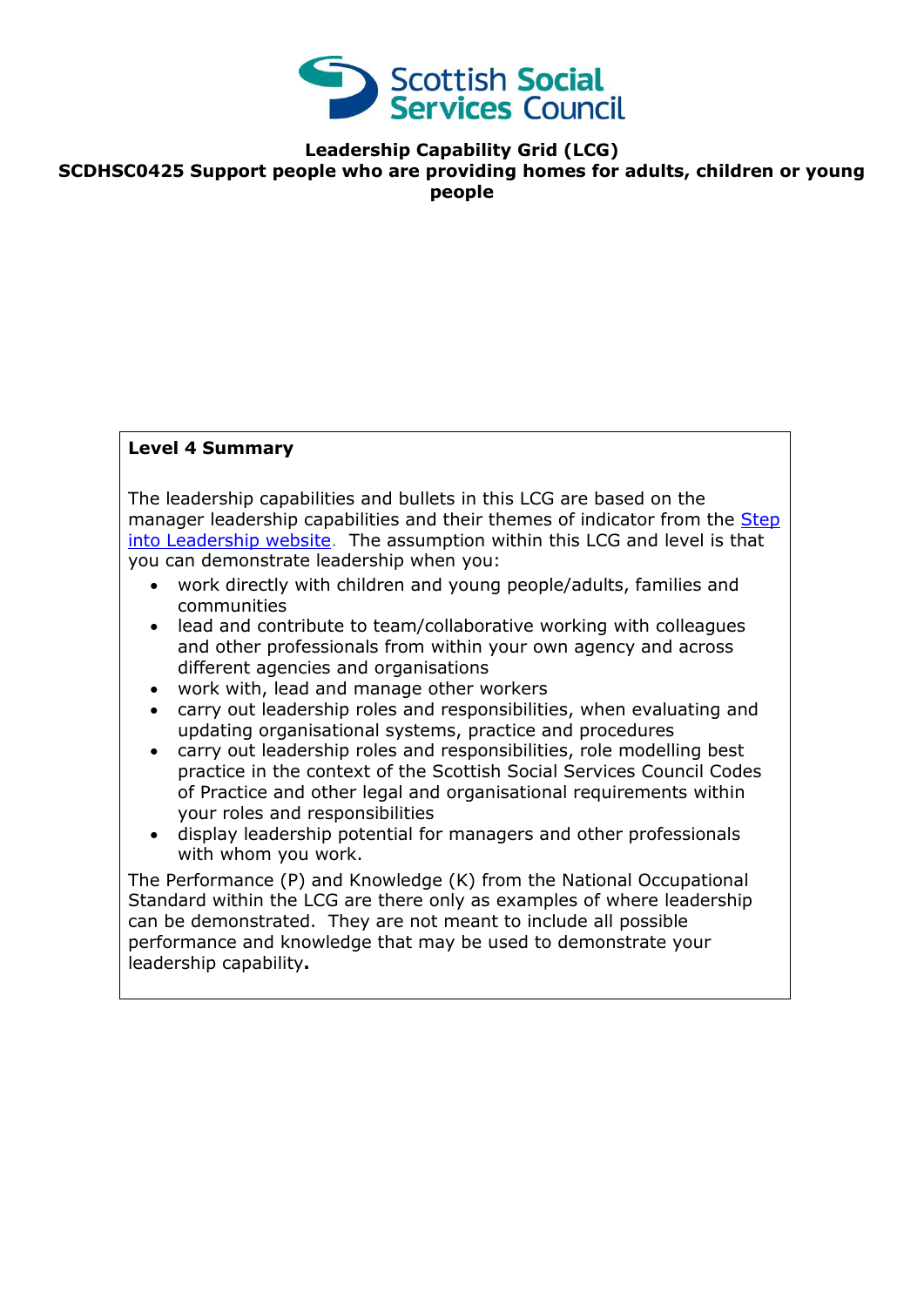

# **Leadership Capability Grid (LCG)**

## **SCDHSC0425 Support people who are providing homes for adults, children or young people**

| Leadership<br>capabilities         | When supporting people who are providing homes you can<br>demonstrate leadership capabilities by:                                                                                                                                                                                                                                                                                                                                                                                                                                                                                                                                                                                                                                                                                                                               |
|------------------------------------|---------------------------------------------------------------------------------------------------------------------------------------------------------------------------------------------------------------------------------------------------------------------------------------------------------------------------------------------------------------------------------------------------------------------------------------------------------------------------------------------------------------------------------------------------------------------------------------------------------------------------------------------------------------------------------------------------------------------------------------------------------------------------------------------------------------------------------|
| <b>Vision</b>                      | Providing a vision for those with whom you work and your organisation<br>when you:<br>• See how best to make a difference when identifying $(P1-3, 17-20, 25, 27)$ ;<br>$K1-5, 11, 16, 24-25, 35-39)$<br>Communicate and promote ownership of the vision when seeking extra<br>$\bullet$<br>support ( $P$ 4,6,28; K20), working with others ( $P$ 28) and recording and<br>reporting (P27-37,43,46; K43-46)<br>Promote public service ethos through active participation and<br>personalisation (P1,2,7,8,11,13,14,15,20-26, K1-5,11,13-19,28,30),<br>when working others and when recoding and reporting (P27-37)<br>Thinking and planning strategically when demonstrating knowledge and<br>$\bullet$<br>practice of organisational, local and national policies and procedures<br>$(P26, 27, 32, 37; K6, 8-9, 26-27, 32-34)$ |
| Self-<br>leadership                | Displaying self-leadership when you:<br>• Demonstrate and adapt leadership in response to changing needs and<br>preferences ( $P5,16,20,35-36$ ; K23) and overcoming barriers ( $P20$ )<br>Improve own leadership by seeking advice $(P4,6,36; K20,23)$<br>$\bullet$<br>Enabling intelligent risk taking when communicating with difficult,<br>complex and sensitive issues ( $P$ 21-26; K15,40-41) and protecting<br>yourself (K31)<br>Demonstrate and promote resilience when adapting practice and<br>$\bullet$<br>overcoming barriers (P5,16,18,20,35-36; K3,4,19,30)<br>Challenge discrimination and oppression ( $P20$ ; K1,4)                                                                                                                                                                                            |
| <b>Motivating</b><br>and inspiring | Motivating and inspiring others when you:<br>• Inspire people by personal example ( $P10,28$ ; K14-20)<br>Recognise and value the contribution of others ( $P4,6,36$ ; K9-10,20)<br>$\bullet$<br>• Support the creation of a learning and performance culture ( $P4, 6, 8, 18$ ,<br>20,23,25,27-28,31; K16-20,23,39)                                                                                                                                                                                                                                                                                                                                                                                                                                                                                                            |
| <b>Empowering</b>                  | Empowering people when you:<br>Enable leadership at all levels (P1,2,4,6-7,20,21,25,27,31; K8-9,16-20)<br>Driving the creation of a knowledge and management culture by<br>seeking and providing information to enable understanding<br>$(P4, 6, 8, 25, 31, 33-36; K16-20, 23, 39)$<br>Promote professional autonomy (P1-3,17-20,25,27; K16-20,23-25)<br>٠<br>Involve people in development and improvement (P20; K16-20)                                                                                                                                                                                                                                                                                                                                                                                                       |